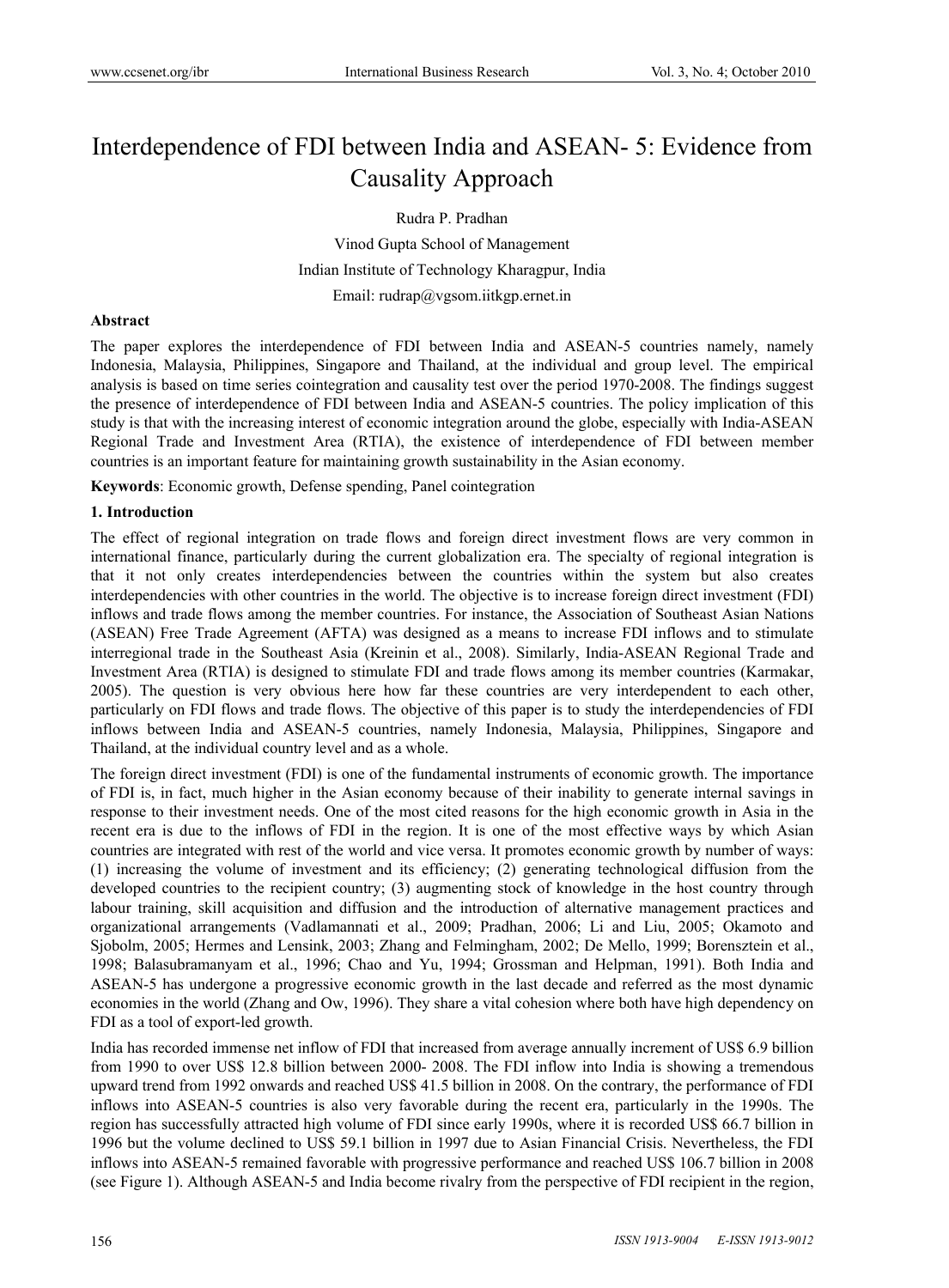there is a significant bilateral relationship exist between India and ASEAN-5 (e. g. RTIA). Therefore, the paper likes to examine whether the FDI inflows of India is affected by the FDI inflows of ASEAN-5 countries. The rest of the paper is organized into four different sections. Section II presents literature review; Section III describes the econometric modeling and data descriptions; Section IV discusses the empirical results; and the final section offers the concluding remarks.

# **2. Literature Review**

The following section will introduce the theoretical background, and introduce the empirical model that is estimated in this analysis.

Foreign Direct Investment (FDI) plays very key role in development. Its role is manifold and can be analyzed under two different conditions: first, the determinants of FDI on development; second, causality between FDI and development. In the first case, the role of FDI is country specific and can be positive, negative or insignificant, depending on the economic, institutional and technological conditions in the recipient economy (Bhat et al., 2004; Kohpaiboon, 2006). The second case is, however, very diverging, particularly with reference to direction of causality. The divergent is due to time periods, country specifications and partly due to methodological differences. We have literature on both these aspects.

FDI has been widely recognized as a growth-enhancing factor in the host country. It not only a source of capital but also a medium for acquiring skills, technology, organizational and managerial practices and access to markets (Noorbakhsh et al., 2001). FDI introduces advanced technology and that can enhance the technological capability of the host country and hence, generating sustainable economic growth. Most interestingly, the technological benefit is not limited to locally affiliated firms but can also spread to non-affiliated ones. The latter benefit is usually called as technology spillover (Kugler, 2006; Moran, 2001). The process is however not automatic but depends upon country specific factors and policy environment. Moreover, the flows of FDI could be very positive, if there is integration of countries across the world. According to Feenstra and Markusen (1994), FDI determines growth through incorporation of inputs and technological absorptive in the production process. In the first case, output growth can result from the use of a wider range of intermediate goods in FDI related manufacturing. In the second case, FDI is expected to be a potential source of productivity gains via spillovers effects.

Balasubramanyan et al. (1996) find significant positive association between FDI and economic growth and suggest that the above relationship is more holistic in the export promotion policy (EPP) in contrast to import substitution policy (ISP) of a country. In other words, the effect of FDI on economic growth is more attractive under openness in contrast to trade restrictions in the host country. This finding is also similar with the findings of Brecher and Findlay (1983), Bhagwati (1994) and Kokko et al. (2001). The UNCTAD (1999) finds both positive and negative association between FDI and growth, depending upon the incorporation of various variables like infrastructure, market integration, etc. in the model. According to Borensztein et al. (1998), the difference in the technological absorptive ability also makes the variation between FDI and growth across the countries. In their study, human capital plays a very key role in attracting FDI inflows to a host country, as it determines the ability to adopt the foreign technology. The larger the endowment of human capital, the higher is the economic growth via FDI inflows (and vice versa). The study of Xu (2000) ensures that technology transfer provided by US multinationals contributes more productivity growth in the developed countries in contrast to developing countries. This is because most of the developing countries do not have the threshold requirement of human capital and hence, they find difficulty to benefit from inward FDI. That means country must have minimum threshold stock of human capital in order to gain positive effects of FDI. Olofsdotter (1998) finds a positive association between FDI and economic growth and suggests that the association will be much stronger, if the country specific has a higher level of institutional capability and the bureaucratic efficiency.

According to Bengoa and Sanchez-Robles (2003), FDI has a positive association with economic growth, provided the host country must have human capital, economic stability and liberalized markets in order to benefit from long-term FDI inflows. The study by Durham (2004) finds a negative association between FDI and economic growth; but suggests that the effects of FDI are contingent on the absorptive capability of host countries. Bende-Nabende et al. (2003) find significant positive association between FDI and economic growth in the country like Philippines and Thailand and negative association between the two in the country like Japan and Taiwan. This is mostly due to more absorptive capabilities of Japan and Taiwan in contrast to Philippines and Thailand. The negative association between FDI and economic growth also find by Germidis (1977), Mansfield and Romeo (1980), Haddad and Harrison (1993), and Aitken and Harrison (1999).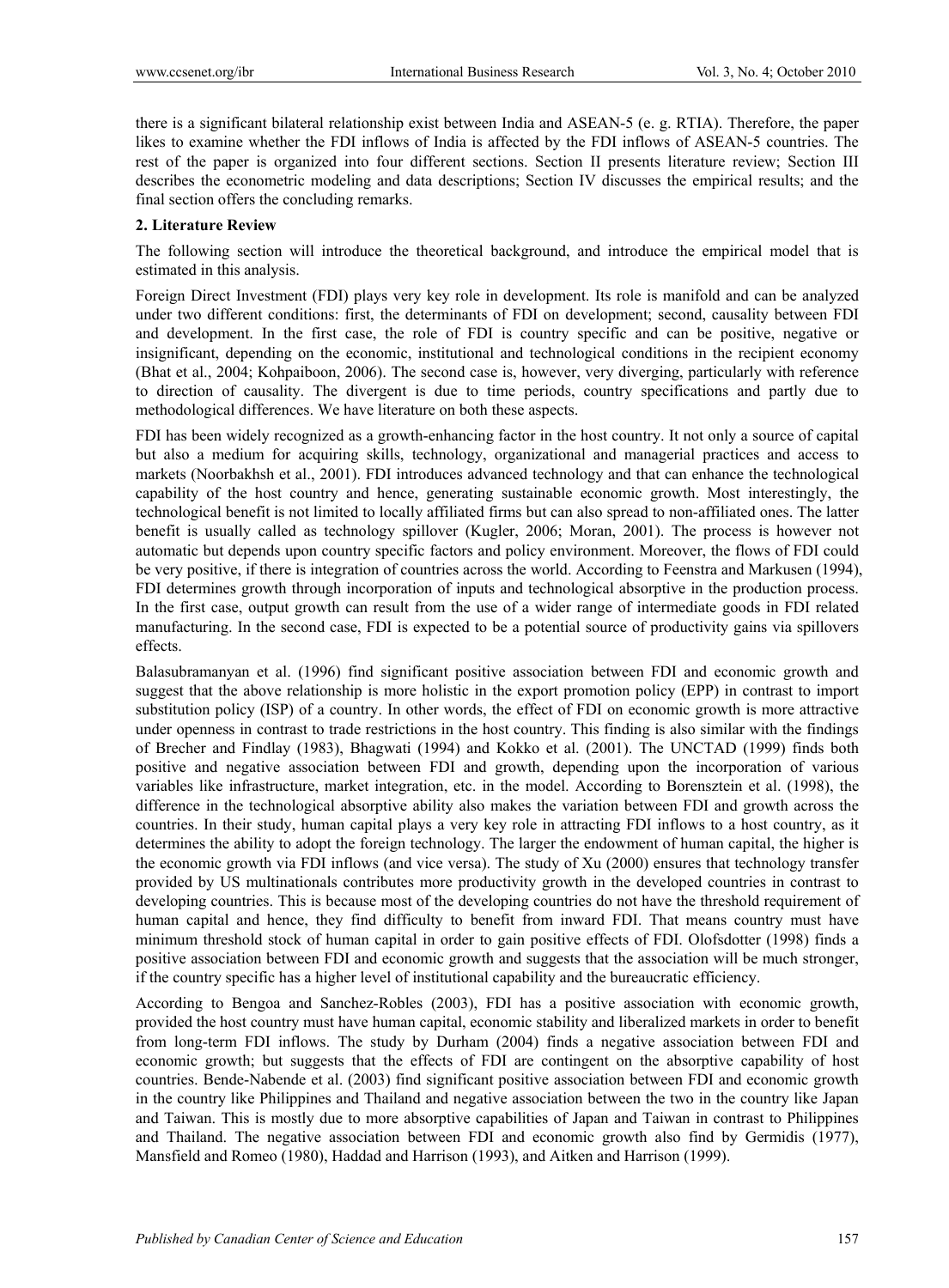The causality approach, on the other hand, mostly focuses on the possibility of endogeneity of the variables. The issue could be bilateral causality or multilateral causality. But our focus is limited to bidirectional causality only. In the below, we highlight few selected studies on the above aspects. Kholdy (1995), applying Granger causality test, finds no causality between the FDI and economic growth but suggests that FDI generates limited efficiency spillovers and an important vehicle for technology transfer. Zhang (1999a), applying causality test, finds the causality between FDI and economic growth in the long run in the country like China, Hong Kong, Indonesia, Japan and Taiwan and in the short run in Singapore. In another study, Zhang (1999b), applying cointegration and error correction models, finds the existence of both a long-run equilibrium between FDI and Economic growth and bidirectional causality between the two in Chinese economy. This finding is also consistent with the findings of Nair-Reichert and Weinhold (2001). Chakrobarty and Basu (2002), applying cointegration and error correction modeling technique, finds a uni- directional causality between FDI and economic growth and that is from economic growth to FDI only. Choe (2003) detects bi- directional causality between FDI and economic growth and suggest that the effect is more from economic growth to FDI. Bhat et al. (2004), applying Granger causality test, find an independent association between FDI and economic growth in the Indian economy. So the relationship between FDI and growth is very controversial. It varies from country to country and even within a country with different time periods (See Hermes and Lensink, 2003; Li and Liu, 2005).

In short, the above literature reflects various aspects of FDI and its integration with growth. The literature is, however, very limited with respect to interdependence of FDI inflows among the various countries. The resent study is, therefore, very keen to investigate the same. In specific, the aim of this paper is to investigate the interdependence of FDI inflows in India with ASEAN-5 by applying the causality approach. The detail description of this approach is given below.

## **3. Modelling and Database**

The study of interdependence between FDI of India and FDI of ASEAN-5 is examined in three steps: test of stationarity, test of cointegration and test of causality. The details of these three tests are described below.

## **3.1. Test of Stationarity**

The study uses Augmented Dickey Fuller (Dickey and Fuller, 1981; 1986) test to examine the stationarity of the variables. The structure starts with the following time series model.

$$
\Delta Z_t = \alpha + \beta Z_{t-i} + \sum_{j=1}^n \gamma_t \Delta Z_{t-j} + \varepsilon_t \qquad \qquad \dots \dots \dots \dots \dots \dots \dots \tag{1}
$$

Where,  $\varepsilon_t$  is error term and the null hypothesis is to test whether  $\beta$  is equal to zero or not. Though the Augmented Dickey Fuller (ADF) test is very simple and frequent use in econometric analysis, it is not reliable in small samples, because of its poor size and power properties. That means ADF test can over-reject the null hypothesis when it is true and under reject it when it is false (see Dejong et al., 1992; Harris and Sollis, 2003). The study, therefore, uses Dickey Fuller Generalized Least Squares (DFGLS) test (Elliot et al., 1996) and Ng-Perron test (Ng and Perron, 2001) test to check the stationarity. DFGLS is an extension of ADF by de-trending. Assuming that we need to test the order of integration of the variable  $Z_t$ , the DFGLS de-trending test is based testing H<sub>0</sub>:  $\varphi$  $= 0$  in the regression.

$$
\Delta Z_t^d = \varphi_0 + \varphi_1 \Delta Z_{t-1}^d + \varphi_2 \Delta Z_{t-2}^d + \dots + \varphi_{p-1} \Delta Z_{t-p+1}^d + \varepsilon_{i,t} \quad \dots \dots \dots \dots \dots \dots \dots \tag{2}
$$

Where,  $Z_t^d$  is the de-trended series. The null hypothesis of the test is that  $Z_t$  has a random walk trend, possibly with a drift, as follows:

$$
Z_t^d = Z_t - \alpha - \beta t \tag{3}
$$

The DFGLS proposes two alternative hypotheses: (1)  $Z_t$  is stationary about a linear trend; (2) it is stationary with a (possibly) non-zero mean, but with no linear time trend.

For the first hypothesis, the test is performed by estimating the intercept and trend using the GLS technique. The estimation is performed by generating the following variables.

$$
\overline{Z} = [Z_1(1 - \overline{\alpha}L)Z_2, \dots, (1 - \overline{\alpha}L)Z_T]
$$
\n(4)  
\n
$$
\overline{W} = [W_1(1 - \overline{\alpha}L)W_2, \dots, (1 - \overline{\alpha}L)W_T]
$$
\n(5)  
\n
$$
W_t = (1, t)'\overline{\alpha} = 1 + \frac{\overline{c}}{T}
$$
\n(6)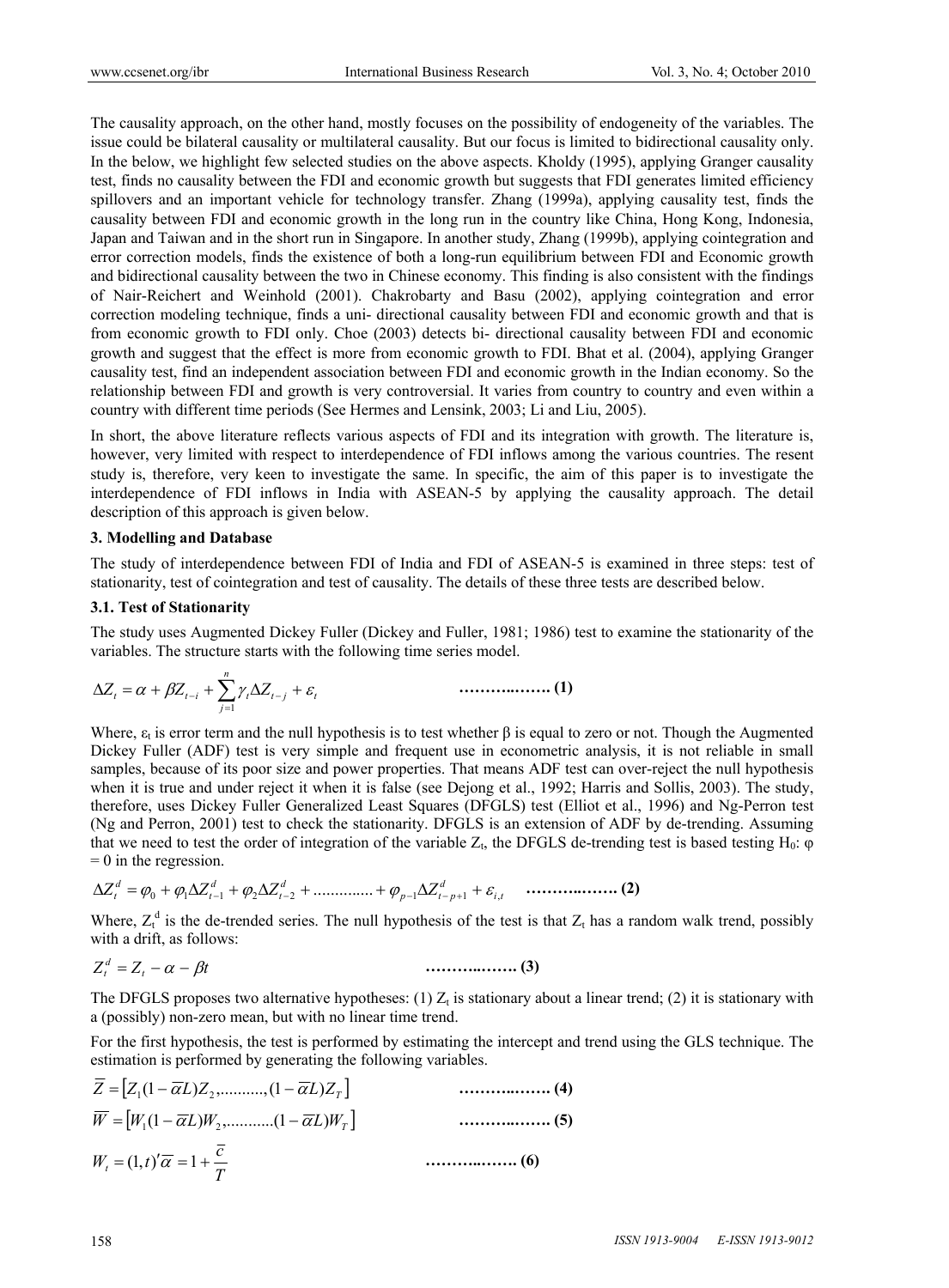Where T represents the number of observations for  $Z_t$  and  $\overline{c}$  is fixed (see Elliot et al., 1996). The OLS is performed on the following equation:

$$
Z = \mu_0 W + \mu_1 W_t + \varepsilon_t \tag{7}
$$

And the OLS estimators ( $\mu_0$  and  $\mu_1$ ) are utilized for the removal of trend from  $Z_t$ . The ADF test is then applied on the transformed variable by fitting the OLS regression.

$$
\Delta Z_t^d = \alpha + \beta Z_{t-1}^d + \sum_{j=1}^k \gamma_j \Delta Z_{t-j}^d + \varepsilon_t \qquad \qquad \dots \dots \dots \dots \dots \dots \tag{8}
$$

Where, the null hypothesis is to test whether  $\beta$  is equal to zero or not.

Now for second hypothesis, we take  $\bar{c} = -7$  in the equation of  $\bar{\alpha}$  and then compute  $\Delta Z_t^d = Z_t - \mu_0$ .

The ADF regression is fitted on new transformed variables and then null hypothesis is to test whether  $\beta$  is equal to zero or not. In both the cases, the tabulated variable is provided by Elliot et al. (1996). Though the DFGLS test is very impressive with power gains, the simulation shows that the test exhibits strong size distortion.

The study, therefore, uses Ng and Perron unit root test to determine the order of integration. The test purposes four test statistics based on the lines of GLS de-trended data. The modelling structure of Ng and Perron unit root test are as follows:

$$
k = \sum_{t=2}^{T} \left( D_{t-1}^{d} \right)^{2} / T^{2} \qquad \qquad \dots \dots \dots \dots \dots \dots \dots \dots \tag{9}
$$

While de-trended GLS tailored statistics are given by

$$
MZ_{a}^{d} = [T^{-1}(D_{T}^{d})^{2} - f_{0}] / 2k
$$
................. (10)  
\n
$$
MZ_{t}^{d} = MZ_{a}XMSB
$$
................. (11)  
\n
$$
MSB^{d} = (k/f_{0})^{0.5}
$$
................. (12)  
\n
$$
MP_{T}^{D} = (\overline{c}^{2}k - \overline{c}T^{1})(D_{T}^{d})^{2} / f_{0} \text{ if } x_{t} = \{1\} \text{ and}
$$

$$
MP_T^D = (\overline{c}^2 k + (1 - \overline{c}T^1) (D_T^d)^2 / f_0 \text{ where } \overline{c} = -7 \text{ if } x_t = \{1\} \text{ and } \overline{c} = -13.5 \text{ if } x_t = \{1, t\} \dots \dots \dots \dots \dots \dots \dots \tag{13}
$$

Like other tests, the null hypothesis of unit root cannot be rejected, if the test statistic is higher than critical value.

#### **3.2. Cointegration Test**

When the series becomes stationary at the first difference level, there is possibility of linear combinations between the variables. The test applies to examine the same is known as cointegration (Granger, 1988). Cointegration technique examines whether there exists a long run relationship among the set of integrated variables. Econometric literature, for both univariate and multivariate, has abundant techniques [Engle and Granger, 1987; Engle and Yoo, 1987; Phillips and Hansen, 1990; Johansen, 1988; Johansen and Juselius, 1990] that can examine the long run equilibrium relationship among different time series variables. The study, however, uses Johansen's technique to study the long run equilibrium. The detail of this technique is as follows:

Let  $X_t$  be a (n X 1) vector of variables with a sample of t. Assuming  $X_t$  follows I (1) process, identifying the number of cointegrating vector involves estimation of the vector error correction representation:

$$
\Delta X_{t} = A_{0} + \prod X_{t-p} + \sum_{i=1}^{p-1} A_{i} \Delta X_{t-i} + \varepsilon_{t}
$$
 (14)

Where, vector  $\Delta X_t$  and  $\Delta X_{t-1}$  are I (1) representation. The long run equilibrium relationship among  $X_t$  is determined by the rank of  $\Pi$  (say r) is zero, then equation (3) can be transferred to a VAR model of pth order and the variables in level do not have any cointegrating relationship. If  $0 \le r \le n$ , then there are n X r matrices of  $\alpha$ and  $\beta$  such that

$$
\Pi = \alpha \beta' \tag{15}
$$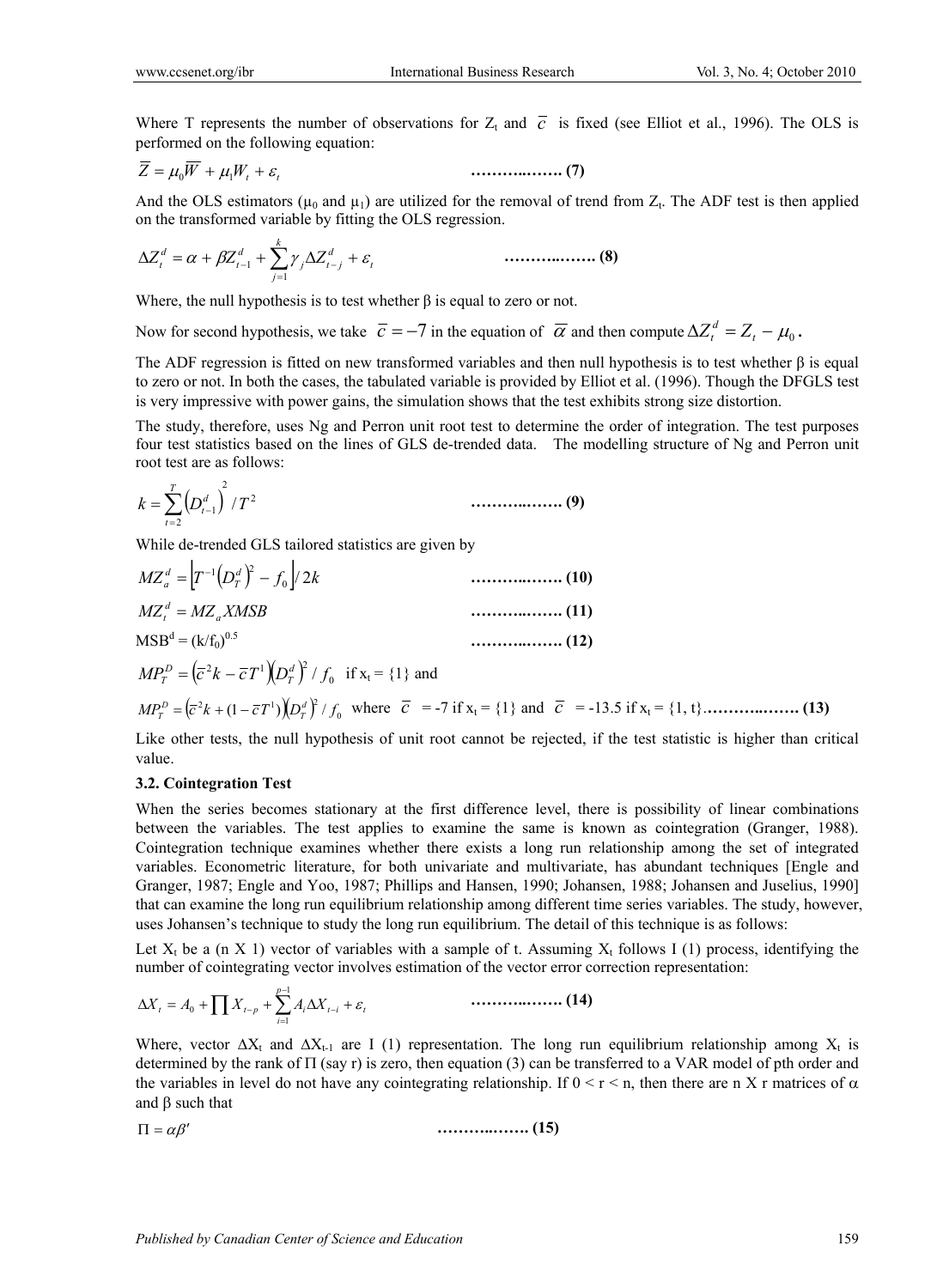Where, both  $\alpha$  and  $\beta$  are (n x r) matrices. The cointegrating vectors  $\beta$  have the property that  $\beta'X$ , is stationary  $[I(0)]$  even though  $X_t$  is non-stationary  $[I(1)]$ . Johansen likelihood ratio test looks for two statistics: trace statistics and maximum eigen value.

The likelihood ratio test statistic for the null hypothesis that there are at most r cointegrating vectors is the trace test and is computed as:

Trace = 
$$
-T \sum_{i=r+1}^{n} Log(1-\hat{\lambda}_i)
$$
 (16)

Where  $\hat{\lambda}_{r+1}$ , ...  $\hat{\lambda}_n$  are (n-r) smallest estimated eigen values. The likelihood ratio test statistic for the null hypothesis of r cointegrating vectors against the alternative of  $r + 1$  cointegrating vectors is the maximum eigen value test and is given by

$$
\lambda_{\max} = -TLog\left(1 - \hat{\lambda}_{r+1}\right) \tag{17}
$$

Here, the null hypothesis of r cointegrating vectors is tested against the alternative hypothesis of  $r +1$ cointegrating vectors. Hence the null hypothesis  $r = 0$  is tested against the alternative  $r \le 1$ ,  $r = 1$  against the alternative  $r \le 2$ , and so forth. The critical values for boot trace and maximum eigen value statistics are reported in Osterwald- Lenum (1992). It is well known that the cointegartion tests are very sensitive to the choice of lag length. The AIC and SBC has been choosen for the same.

## **3.3. Granger Causality Test**

When two variables are cointegrated, the Granger representation theorem suggests that there is possibility of causality between these variables at least in one direction. Engle and Granger (1987), however, cautioned that if the Granger causality test is conducted at first difference through VAR method than it will be misleading in the presence of cointegration. Hence, an inclusion of an additional variable to the VAR method such as an error correction would help us to capture the long run relationship. The detail structure of this VAR model is as follows:

$$
\begin{bmatrix}\n\Delta INDI_{t} \\
\Delta INDO_{t} \\
\Delta MALA_{t} \\
\Delta PHIL_{t} \\
\Delta SHNG_{t} \\
\Delta THAI_{t} \\
\end{bmatrix} = [\alpha_{0}] + \alpha_{1} \begin{bmatrix}\nINDI_{t-1} \\
INDO_{t-1} \\
MALA_{t-1} \\
PHIL_{t-1} \\
THAI_{t-1}\n\end{bmatrix} + \alpha_{2} \begin{bmatrix}\nINDI_{t-2} \\
INDO_{t-2} \\
MALA_{t-2} \\
PHIL_{t-2} \\
SHU_{t-2} \\
HHI_{t-3}\n\end{bmatrix} + \alpha_{3} \begin{bmatrix}\nENDI_{t-3} \\
INDO_{t-3} \\
MALA_{t-3} \\
PHIL_{t-3} \\
SHU_{t-3}\n\end{bmatrix} + \begin{bmatrix}\n\zeta_{IND} \\
\zeta_{IND} \\
\zeta_{MALA} \\
\zeta_{MLA} \\
\zeta_{HIL} \\
\zeta_{SING} \\
\zeta_{SING}\n\end{bmatrix}.
$$
\n(18)

Where INDI stands for FDI inflows of India, INDO stands for FDI inflows of Indonesia, MALA stands for FDI inflows of Malaysia, PHIL stands for FDI inflows of Philippines, SING stands for FDI inflows of Singapore, THAI stands for FDI inflows of Thailand. The  $\alpha_0$  acts as an identity matrix. To test the causal relationship between FDI inflows of two countries, we adopt the modified WALD (MWALD) test proposed by Toda and Yamamoto (1995). The test starts with the FDI inflows between India and Indonesia and than can be generalized to rest of the countries. To test whether INDO FDI inflows does not Granger cause the INDI FDI (if  $k = 2$  and  $d_{\text{max}} = 1$ ), the null hypothesis is H<sub>0</sub>:  $\beta_{12}^1 = \beta_{12}^2 = 0$  where  $\beta_{12}^i$  are the coefficients of INDO<sub>t-i</sub> for i =1, 2... in the first equation of the system. The existence of the causality requires the rejection of the above null hypothesis and that requires the significance of the MWALD statistics for  $INDO_{t-i}$ . Similarly, the null hypothesis can be tested that INDI FDI does not Granger cause INDO FDI. For that, the null hypothesis is H<sub>0</sub>:  $\beta_{21}^1 = \beta_{21}^2 = 0$  where  $\beta_{21}^i$  are the coefficients of INDO<sub>t-i</sub> for i =1, 2... in the second equation of the system. The existence of the causality requires the rejection of the above null hypothesis and that requires the significance of the MWALD statistics for INDI<sub>t-i</sub>. The above process can be generalized for the rest of the cases. The annual data of FDI inflows for India and ASEAN-5 countries over the period 1970-2008 are obtained from World Investment Report, UNCTAD, Washington. The data are used in normalized form and their descriptive statistics are reported in Table 1.

#### **4. Results and Discussion**

Before proceeding to undertake the empirical analysis to test for the interdependence of income, a simple correlation analysis is conducted. The positive correlation indicates that one country's FDI would increase the other country's FDI and the negative correlation indicates one country's FDI would decrease the other country's FDI. The results, presented in Table 1, indicate that there is positive association between India and ASEAN-5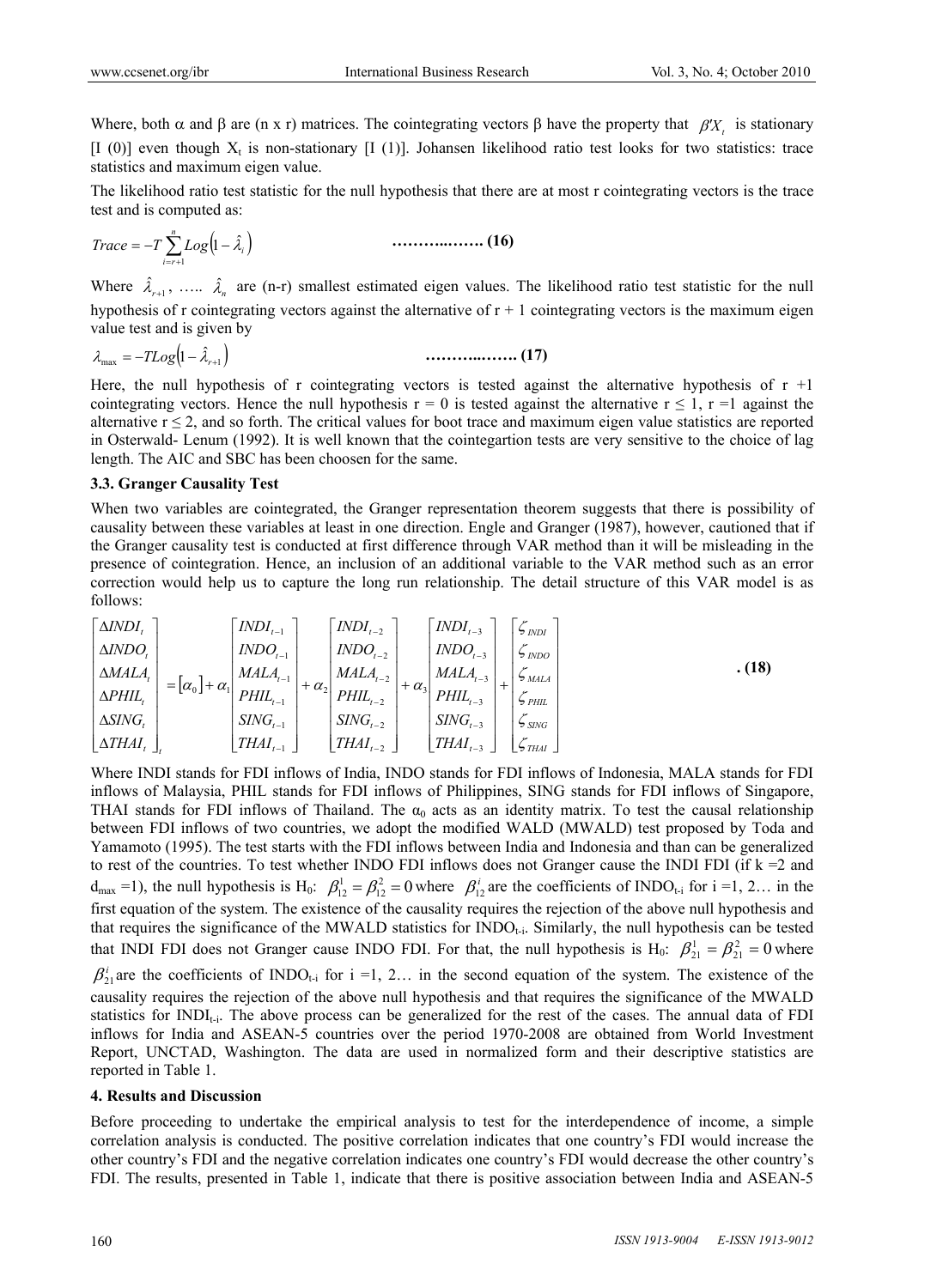except Indonesia. The positive correlation is, however, does not indicate the evidence of cointegration or causality between them. Therefore, we investigate the same by the help of cointegration and causality technique. The econometric analysis of this section starts with the stationarity of the time series data and that is the prime requirement for cointegration and causality test. Unit root test has applied to examine the stationarity property of the time series data. It is to be noted that a significant relationship only exists when the variables in the model are in the same order of integration. The estimated results of unit root tests (ADF, DFGLS and Ng-Perron) are reported in Table 2. The results indicate that the computed test statistics could not reject the null hypothesis of stationarity. This confirms that the time series variables are having unit root problems at the level data. That means the variables are non-stationary in their level data and suggests checking the stationarity at a higher order of differencing. However, once the first differences of the variables are considered, the null hypothesis of unit root is rejected at 5% significance level. This is exclusively true for India and ASEAN-5, namely Indonesia, Malaysia, Philippines, Singapore and Thailand, at individual level and group level. Overwhelmingly, all the testing procedures suggest the existence of unit root or non-stationarity in the level data but found stationary at the first difference. This confirms that the variables are integrated of order one [or I (1)].

Having confirmed the existence of unit roots for all the data series, the next step is to check possibility of long run equilibrium relationship between them. The Johansen's maximum likelihood cointegration test is applied for the same. The estimated results ( $\lambda_{\text{tra}}$  and  $\lambda_{\text{max}}$ ) are reported in Table 3 at the individual country level and Table 4 at the group level. The null hypothesis of no cointegrating vector in favour of at least one cointegrating vector is rejected at 5% significance level. The rejection of null hypothesis of no cointegration implies that the countries do not drift apart and share at least a common stochastic trend in the long run. This confirms that there is cointegration, indicating a significant long run relationship between FDI of India and FDI of ASEAN-5. Overall, the results indicate that the variables share a long run co-movement that is bounded by their long run equilibrium relationship.

The cointegrating test is, however, does not provide an indication of causality between India and ASEAN-5. We deploy Granger causality test to detect the direction of causality. The results of Granger causality test based on VAR is reported in Table 4 at the individual country level and Table 5 at the group level. It shows the presence of unidirectional causality from Singapore to India. The estimated F-statistics rejected the null hypothesis of non-causality at 1% level of significance. This suggests that Singapore's FDI inflows have significant impact on Indian FDI inflows. The findings also show the presence of bidirectional causality between India and Malaysia and between Thailand and India. This suggests that FDI inflows are very interdependent between India, Malaysia and Thailand. That means the FDI of Malaysia and FDI of Indonesia causes the FDI inflows of India. On the contrary, the FDI inflows of India also cause the FDI inflows of Malaysia and FDI inflows of Thailand. We, however, do not find any causality from FDI of India to FDI of Indonesia and FDI of Philippines. In addition to individual member countries of ASEAN, the study finds the bidirectional causality between FDI of India and FDI of ASEAN-5 as a whole. In other words, the FDI of India does Granger cause FDI of ASEAN-5 and vice versa. To complement this study, it is important to investigate whether the above long run relationship that we found are stable over the period of study. We conduct the diagnostic tests for serial correlation (LM test), autoregressive conditional heteroskedasticity (ARCH test), heteroskedasticity (White test) and stability test (Ramsey test). The estimated results are reported in Table 6. The results confirm the stability of the model on the nexus between economic growth and defense spending in the ASEAN- 5 countries.

## **4. Conclusion**

The paper empirically examines the interdependence of FDI inflows between India and ASEAN-5 countries, namely Indonesia, Malaysia, Philippines, Singapore and Thailand, at the individual level and group level over the period 1988- 2007. The main findings of this study are summarized as follows:

1) FDI inflows are integrated of order one for India and ASEAN-5 countries, namely Indonesia, Malaysia, Philippines, Singapore and Thailand, at the individual level and as a whole.

2) Johansen's multivariate cointegration test confirmed the presence of cointegration between FDI inflows of India and ASEAN- 5, both at the individual level and group level. The multivariate cointegration test indicates that these countries are moving towards long run equilibrium. This evidence brings positive implications towards the establishment of the India-ASEAN Regional Trade and Investment Area (RTIA) in order to enhance the economic and integration between the two.

3) The Granger causality model confirms the presence of causality between FDI of India and FDI of ASEAN-5 at the individual country level and as a whole. At the individual level, Granger causality confirms the presence of unidirectional causality from FDI of Singapore to FDI of India. This suggests that Singapore's FDI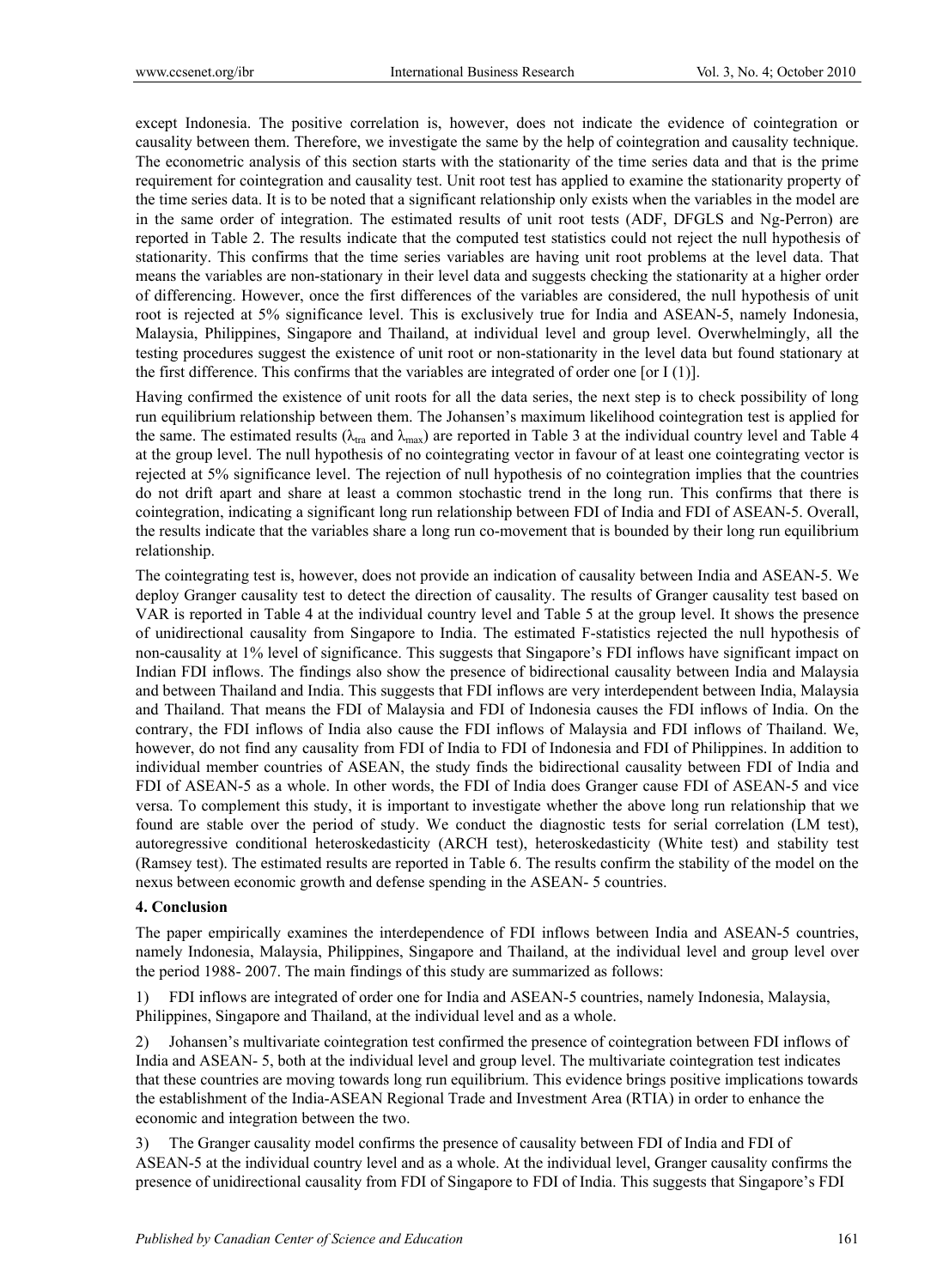inflows have significant impact on Indian FDI inflows but not vice versa. The findings also show the presence of bidirectional causality between FDI of India and FDI of Malaysia and between FDI of Thailand and FDI of India. This suggests that FDI inflows are very interdependent between India, Malaysia and Thailand. The study does not find any causality from FDI of India to FDI of Indonesia and FDI of Philippines. But the FDI of Indonesia and FDI of Philippines cause the FDI of Malaysia. At the group level, FDI of India causes FDI of ASEAN-5.

The policy implication is that the existence of interdependence between India and ASEAN-5 is not only boost the capital flows in the member countries but also provides a base for attaining high economic growth in the region. In fact, the current level of interdependence between FDI of India and FDI of ASEAN-5 is high or not, is a secondary issue. What is more important is the degree of commitment these countries would provide and the strong tendency of the intra-blocs of other regions in the world. As the direction of the journey is rather clear for the India- ASEAN-5 relationship that would be an interesting exercises towards the concept of the "Asian Economic Community (EAC)". The other important policy implication is the boost of macroeconomic sustainability in the Asian region. This will provide a tie between them and brings the road towards the broader desire for economic, monetary and financial cooperation in the EAC.

## **References**

Balasurbramanyam, V. N., Salisu, M. A., and Sapsford, D. (1996). "Foreign Direct Investment and Growth in EP and IS Countries", *Economic Journal*, 106, 92-105.

Bende-Nabende, A., Ford, J., Santoo, B. and Sen, S. (2003). "The Interaction between FDI, Output and the Spillover Variables: Cointegration and VAR Analysis for APEC, 1965-99", *Applied Economics Letters*, 10, 165-172.

Bengoa, M. and Sanchez-Robles, B. (2003). "Foreign Direct Investment, Economic Freedom and Growth: New Evidence from Latin America", *European Journal of Political Economy*, 19, 529-545.

Bhagwati, J. (1994). "Free Trade: Old and New Challenges", *Economic Journal*, 104, 231-246.

Bhatt, K. S., Tripura, S. C. U. and Raj, K. D. (2004). "Causal Nexus between Foreign Investment and Economic Growth in India", *Indian Journal of Economics*, 337, 171-185.

Borensztein, E., Gregorio, J. D. and Lee, J. W. (1998). "How Does Foreign Direct Investment Affect Economic Growth", *Journal of International Economics*, 45, 115-135.

Brecher, R. A. and Findlay, R. (1983). "Tariffs, Foreign Capital and National Welfare with Sector Specific Factors", *Journal of International Economics*, 14, 277-288.

Chakraborty, C. and Basu, P. (2002). "Foreign Direct Investment and Growth in India: A Cointegration Approach", *Applied Economics*, 34, 1061-1073.

Chao, C. & Yu, E. S. H. (1994). Foreign Capital Inflows and welfare in an Economy with Imperfect Competition. *Journal of Development Economics*, 4, 141-154.

Choe, J. I. (2003). "Do Foreign Direct Investment and Gross Domestic Investment Promote Economic Growth", *Review of Development Economics*, 7, 44-57.

De Mello, L. R. (1999). Foreign Direct Investment-led Growth: Evidence from Time Series and Panel Data. *Oxford Economic Papers*, 51, 133-151.

Dejong, D. N., Nankervis, J. C. and Savin, N. E. (1992). Integration versus Trend Stationarity in Time Series, *Econometrica*, 60, 423-433.

Dickey, D. A. and Fuller, W. A. (1981). Likelihood Ratio Statistics for Autoregressive Time Series with a Unit Root. *Econometrica*, 49, 1057-1072.

Dickey, D. A., Bell, W. R. and Miller, R. B. (1986). "nit Roots in Time Series Models: Tests and Implications. *American Statistician*, 40, 12-26.

Durham, J. B. (2004). "Absorptive Capacity and the Effects of Foreign Direct Investment and Equity Foreign Portfolio Investment on Economic Growth" *European Economic Review,* 48, 285- 306.

Elliot, G., Rothenberg, T. J. and Stock, J. H. (1996). Efficient Tests for an Autoregressive Time Series with Unit Root. *Econometrica*, 64, 813-836.

Engel, R. F. and Granger, C. W. J. (1987). Cointegration and Error Correction: Representation, Estimation and Testing. *Econometrica*, 55, 251-276.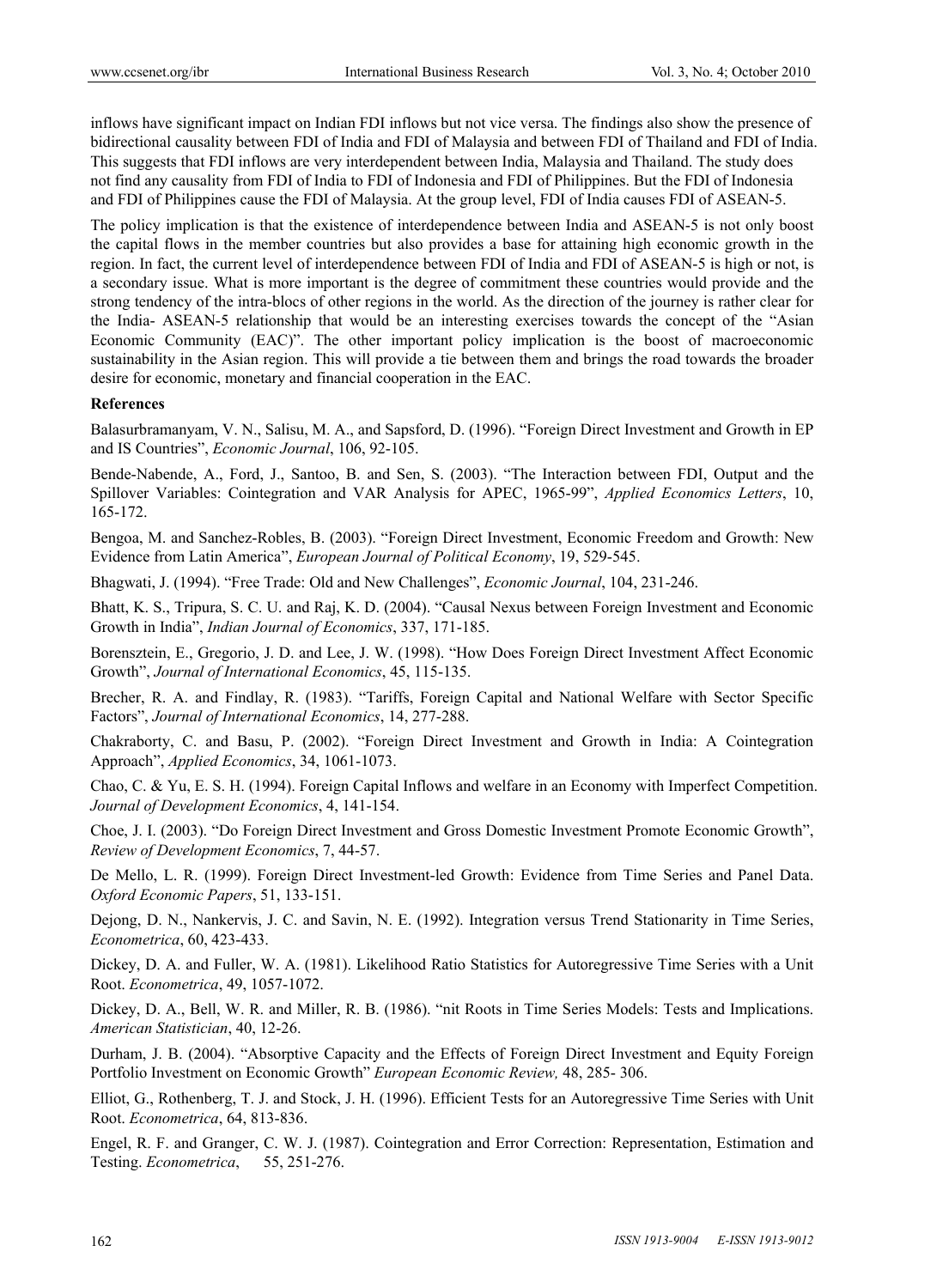Engel, R. F. and Yoo, B. S. (1987). Forecasting and Testing in Cointegrated Systems. *Journal of Econometrics*, 35, 143-159.

Feensta, R. C. and Markusen, J. R. (1994)."Accounting for Growth with New Inputs", *International Economic Review*, 35, 429-497.

Germidis, D. (1977). Transfer of Technology by Multinational Corporations. Paris: Development Centre of Organization for Economic Cooperation and Development.

Granger, C. W. J. (1988). Some Recent Developments in a Concept of Causality. *Journal of Econometrics,* 39, 199-211.

Grossman, G. M., & Helpman, E. (1991). Innovation and Growth in the Global Economy. Cambridge, MA: MIT Press.

Haddad, M. and Harrison, A. (1993). "Are There Positive Spillover from Direct Foreign Investment: Evidence from Panel Data for Morocco", *Journal of Development Economics*, 42, 51-74.

Harris, R. and Sollis, R. (2003). Applied Time Series Modelling and Forecasting. Wiley, West Sussex.

Hermes, N. and Lensink, R. (2003). Foreign Direct Investment, Financial Development and Economic Growth. *Journal of Development Studies*, 40, 142-163.

Johansen, S. (1988). Statistical Analysis of Cointegrating Vectors. *Journal of Economics Dynamic and Control,* 12, 231-254.

Johansen, S. and Juselius, K. (1990). Maximum Likelihood Estimation and Inference on Cointegration with Application to the Demand for Money. *Oxford Bulletin of Economics and Statistics,* 52, 169-210.

Karmakar, S. (2005). India- ASEAN Cooperation in Services- An Overview. Working Paper, No. 176. Indian Council for Research on International Economic Relations, New Delhi.

Kholdy, S. (1995). "Causality between Foreign Investment and Spillover Efficiency", *Applied Economics*, 27, 745-749.

Kohpaiboon, A. (2006). "Foreign Direct Investment and Technology Spillover: A Cross-Industry Analysis of Thai Manufacturing", *World Development*, 34, 541-556.

Kokko, A., Zejan, M. and Tansini, R. (2001). "Trade Regimes and Spillover Effects of FDI: Evidence from Uruguay", *Weltwritschaftliches Archiv*, 137, 129-149.

Kreinin, M. E. and Plummer, M. C. (2008). Effects of Regional Integration on FDI: An Empirical Approach. *Journal of Asian Economics*, 19, 447-454.

Kugler, M. (2006). "Spillovers from Foreign Direct Investment: Within or Between Industries", *Journal of Development Economics*, 80, 444- 477.

Li, X. and Liu, X. (2005). "Foreign Direct Investment and Economic Growth: An Increasingly Endogenous Relationship", *World Development*, 33, 393-407.

Mansfield, E. and Romeo, A. (1980). "Technology Transfers to Overseas Subsidiaries by US-based Firms", *Quarterly Journal of Economics*, 95, 737-750.

Moran, T. H. (2001). Parental Supervision: The New Paradigm for Foreign Direct Investment and Development. Washington: Institute for International Economics.

Nair-Reichert, U., Weinhold, D. (2001). "Causality Tests for Cross-Country Panels: A New Look at FDI and Economic Growth in Developing Countries, *Oxford Bulletin of Economics and Statistics*, 63, 153-171.

Ng, S and Perron, P. (2001). Lag Length Selection and the Construction of Unit Root Test with Good Size and Power, *Econometrica,* 69, 1519-1554.

Noorbakhsh, F., Paloni, A. and Youssef, A. (2001). "Human Capital and FDI Inflows to Developing Countries: New Empirical Evidence", *World Development*, 29, 1593-1610.

Okamoto, Y. and Sjoholm, F. (2005). FDI and the Dynamics of Productivity in Indonesian Manufacturing. *Journal of Development Studies*, 41, 160-182.

Olofsdotter, K. (1998). "Foreign Direct Investment, Country Capabilities and Economic Growth", *Weltwitschaftliches Archive*, 134, 534-547.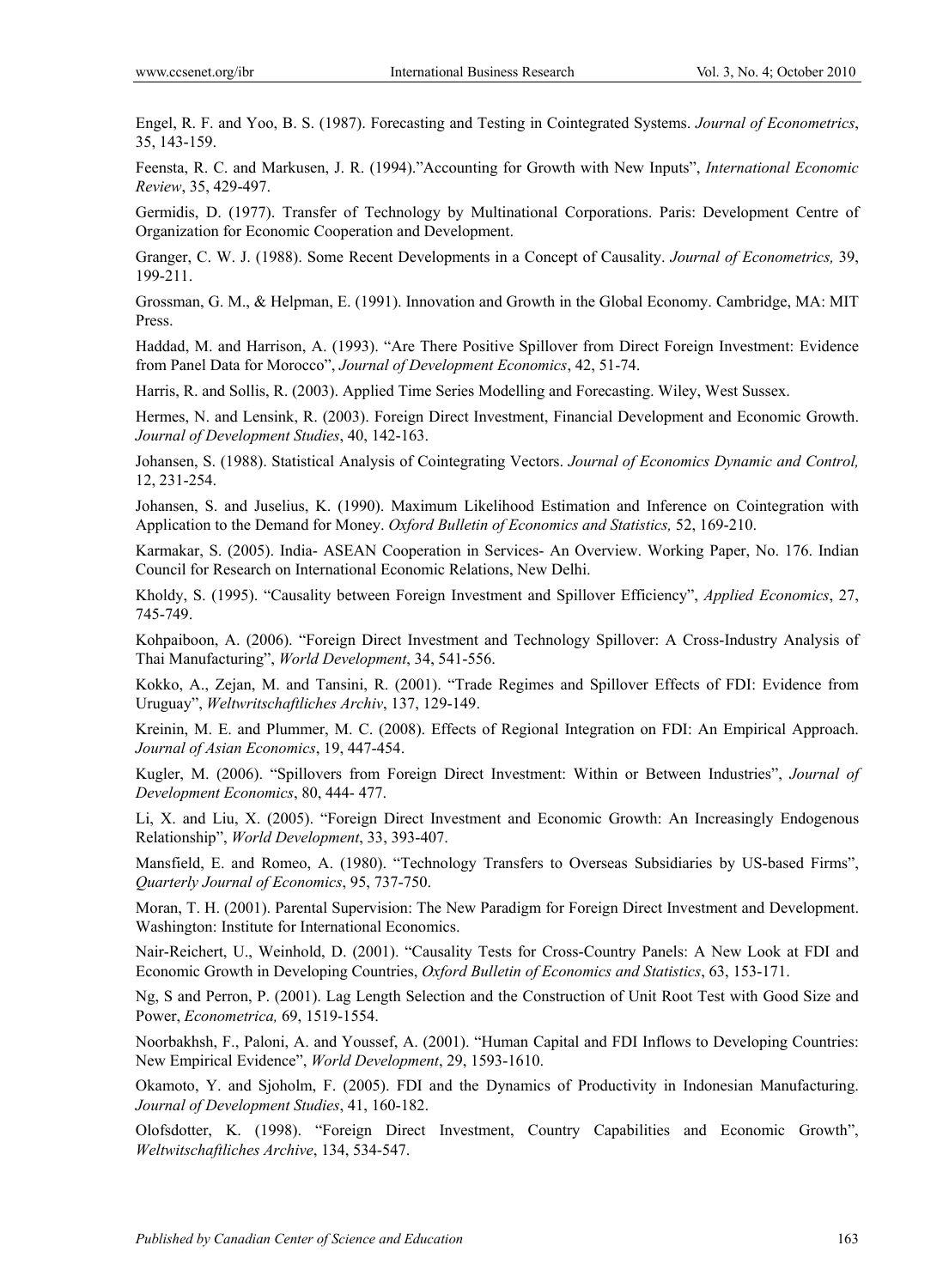Osterwald-Lenum, M. (1992). A Note with Quantiles of The Asymptotic Distribution of the Maximum Likelihood Cointegration Rank Test Statistics. *Oxford Bulletin of Economics and Statistics*, 54, 461–471.

Phillips, P. C. B., and Hansen, B. E. (1990). Statistical Inference in Instrumental Variable Regression with 1 (1) Process. *Review of Economic Studies,* 57, 99-125.

Pradhan, R. P. (2006). FDI in the Globalization Era: Chinese and Indian Economic Growth. *Prajnan,* 34, 323-343.

Toda, H. Y. and Yamamoto, T. (1995). Statistical Inference in Vector Auto-regressions with Possibly Integrated Process. *Journal of Econometrics*, 66, 225-250.

UNCTAD (1999; 2001; 2002; 2005). World Investment Report. New York: United Nations Conference on Trade and Development (UNCTAD).

Vadlamannati, K. C., Tamazian, A., & Irala, L. R. (2009). Determinants of Foreign Direct Investment and Volatility in South East Asian Economies. *Journal of the Asia Pacific Economy, 14, 246-*261.

Xu, B. (2000). "Multinational Enterprises, Technology Diffusion, and the Host Country Productivity Growth", *Journal of Development Economics*, 62, 477-493.

Zhang, K. H. (1999a). "Foreign Direct Investment and Economic: Evidence from Ten East Asian Economics", *Economia Internazionale*, 51, 517-535.

Zhang, K. H. (1999b). "How Does FDI Interact with Economic Growth in a Large Developing Country? The Case of China", *Economic System*, 21, 291-304.

Zhang, Q. and Felmingham, B. (2002). The Role of FDI, Exports and Spillover Effects in the Regional Development of China. *Journal of Development Studies*, 38, 157-178.

Zhang, Z. and Ow, C. H. (1996). Trade Interdependence and Direct Foreign Investment between ASEAN and China. *World Development*, 24, 155-170.

Table 1.

| Countries                  | Mean  |       | Med Max Min Std | <b>Skew Kur</b> Correlation Matrix |       |       |       |         |      |           |      |      |      |
|----------------------------|-------|-------|-----------------|------------------------------------|-------|-------|-------|---------|------|-----------|------|------|------|
| FDI <sub>India</sub>       | 1.018 | 0.262 | 6.0             | $-0.114$                           | - 367 | .888  | 6.515 | L.00    |      |           |      |      |      |
| FDI <sub>Indonesia</sub>   | 1.006 | 0.784 | 4.85            | $-3.23$                            | 1.619 | 0.273 | 4.29  | $-0.08$ | 1.0  |           |      |      |      |
| $FDI_{\text{Malaysia}}$    | 0.999 | .003  | 1.658           | 0.177                              | 0.357 | 0.001 | 2.623 | 0 27    | 0.04 | 1.0       |      |      |      |
| FDI <sub>Philippines</sub> | 0.994 | 0.926 | 3.052           | $-0.207$                           | 0.833 | 0.596 | 2.454 | 0.54    | 0.15 | 0.37      | 10   |      |      |
| FDI <sub>Singapore</sub>   | 1.001 | 0.813 | 2.466           | 0.331                              | 0.579 | 0.896 | 2.999 | 0.67    | 0.33 | 0.21      | 0.65 | 1.0  |      |
| FDI <sub>Thailand</sub>    | 1.005 | 0.511 | 4.676           | 0.123                              | 1.038 | 1.880 | 6.118 | 0.57    | 0.32 | 0.25 0.37 |      | 0.58 | -1.0 |
| FDI <sub>ASEAN-5</sub>     | 1.001 | 0.94  | 2.184           | 0.392                              | 0.433 | 1.017 | 3.863 |         |      |           |      |      |      |

**Note:** Med: Median; max: Maximum; Min: Minimum; Std: Standard Deviation; Skew: Skewness; Kur: Kurtosis.

| Table 2. Unit Root Test Results |  |
|---------------------------------|--|
|---------------------------------|--|

| <b>Variables</b>   | <b>ADF</b> Test       |                         | <b>DFGLS</b> Test |                         | Conclusion |
|--------------------|-----------------------|-------------------------|-------------------|-------------------------|------------|
|                    | Level                 | <b>First Difference</b> | Level             | <b>First Difference</b> |            |
| India              | 2.911                 | $-4.149*$               | 0.484             | $-2.852*$               | 1(1)       |
| Indonesia          | $-3.00$               | $-9.669*$               | $-2.693$          | $-6.756*$               | 1(1)       |
| Malaysia           | $-3.543$              | $-8.195*$               | $-3.592$          | $-7.844*$               | 1(1)       |
| <b>Philippines</b> | $-2.905$              | $-5.810*$               | $-2.510$          | $-5.920*$               | 1(1)       |
| Singapore          | $-2.533$              | $-6.674*$               | $-2.340$          | $-6.371*$               | 1(1)       |
| <b>Thailand</b>    | $-3.436$              | $-6.366*$               | $-3.494$          | $-6.528*$               | 1(1)       |
| <b>ASEAN-5</b>     | $-1.87$               | $-5.260*$               | $-1.76$           | $-4.854*$               | 1(1)       |
|                    | <b>Ng-Perron Test</b> |                         |                   |                         |            |
| Level              |                       |                         |                   |                         |            |
|                    | $MZ_a$                | $MZ_{t}$                | <b>MSB</b>        | <b>MPT</b>              |            |
| India              | $-0.50$               | $-0.11$                 | 0.222             | 8.895                   |            |
| Indonesia          | $-10.13$              | $-2.24$                 | 0.222             | 2.428                   |            |
| Malaysia           | $-14.71$              | $-2.682$                | 0.182             | 1.78                    |            |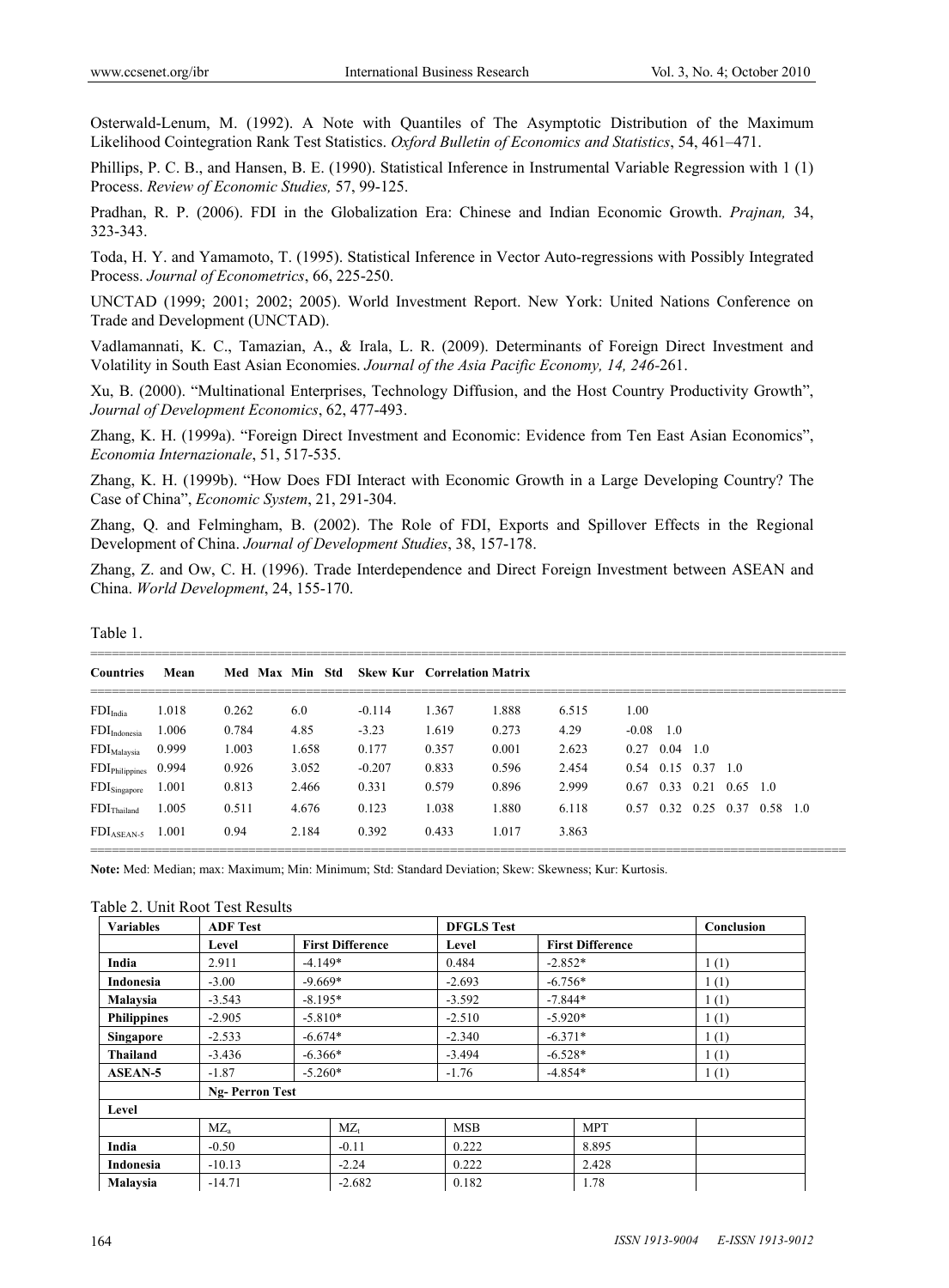| Tavit 2 continued          |           |           |       |          |      |
|----------------------------|-----------|-----------|-------|----------|------|
| <b>Philippines</b>         | $-9.126$  | $-2.122$  | 0.233 | 2.738    |      |
| Singapore                  | $-8.513$  | $-2.018$  | 0.237 | 3.047    |      |
| <b>Thailand</b>            | $-14.09$  | $-2.654$  | 0.188 | 6.470    |      |
| <b>ASEAN-5</b>             | $-5.64$   | $-1.596$  | 0.283 | 4.582    |      |
| <b>At First Difference</b> |           |           |       |          |      |
| India                      | $-4.89*$  | $-1.213$  | 0.246 | 16.84*   | 1(1) |
| Indonesia                  | $-17.92*$ | $-2.980$  | 0.166 | 1.410    | 1(1) |
| Malaysia                   | $-17.20*$ | $-2.930$  | 0.17  | 1.430    | 1(1) |
| <b>Philippines</b>         | $-225.5*$ | $-10.57*$ | 0.047 | 0.171    | 1(1) |
| Singapore                  | $-18.18*$ | $-2.804$  | 0.154 | $-2.085$ | 1(1) |
| <b>Thailand</b>            | $-18.35*$ | $-3.011*$ | 0.164 | 5.074    | 1(1) |
| <b>ASEAN-5</b>             | $-18.27*$ | $-2.643*$ | 0.145 | 2.628    | 1(1) |

Table 2 continued

Note: The parentheses indicate the test statistics at the first difference level; \*: Statistically significant at 1% level; and other notations are defined earlier.

Table 3. Johansen's Cointegration Test Results

|                            | <b>Null Hypothesis</b> Alternative Hypothesis | $\lambda_{\text{Tra}}$ | $\lambda_{\text{Max}}$ |
|----------------------------|-----------------------------------------------|------------------------|------------------------|
| <b>At Individual Level</b> |                                               |                        |                        |
| $r = 0$                    | $r = 1$                                       | $142.6*$ [0.00]        | $63.104*$ [0.00]       |
| $r \leq 1$                 | $r = 2$                                       | $79.35*$ [0.01]        | $32.753*[0.01]$        |
| $r \leq 2$                 | $r = 3$                                       | 46.60 [0.07]           | 23.369 [0.16]          |
| r < 3                      | $r = 4$                                       | 23.23 [0.24]           | 15.575 [0.25]          |
| $r \leq 4$                 | $r = 5$                                       | $7.656$ [0.50]         | $7.6220$ [0.42]        |
| $r \leq 5$                 | $r = 6$                                       | $0.034$ [0.85]         | $0.0338$ [0.85]        |
|                            | At Group Level (India and ASEAN-5)            |                        |                        |
| $r = 0$                    | $r = 1$                                       | $21.85*$ [0.00]        | $19.81*$ [0.00]        |
| r < 1                      | $r = 2$                                       | $2.036$ [0.15]         | $2.036$ [0.06]         |

Note: λ<sub>Tra</sub>: Trace Statistics; λ<sub>Max</sub>: Maximum Eigen Value statistics; \*: Indicates the probability of significance at 1%.

| <b>Independent Variables</b> | <b>INDI</b> | <b>INDOMALA</b> |          | PHIL SING THAI |          |          |  |
|------------------------------|-------------|-----------------|----------|----------------|----------|----------|--|
|                              |             |                 |          | At $(1, 2)$    |          |          |  |
| India                        |             | 0.275           | $4.431*$ | 0.979          | 1.058    | 4.864*   |  |
| Indonesia                    | 1.096       | -------         | $10.42*$ | 0.577          | 2.069    | 0.008    |  |
| Malaysia                     | $5.165*$    | 0.485           |          | 2.829          | 1.195    | 0.641    |  |
| <b>Philippines</b>           | 1.592       | 0.678           | $4.443*$ | -------        | 1.882    | 1.243    |  |
| <b>Singapore</b>             | $6.525*$    | 4.956*          | 1.462    | 4.299*         | -------  | 0.234    |  |
| <b>Thailand</b>              | $3.740**$   | $5.962*$        | 1.915    | $4.329*$       | 2.884*   |          |  |
| Joint                        | 18.53*      | $15.35*$        | $32.14*$ | 15.89*         | $11.35*$ | 10.98*   |  |
|                              |             |                 |          | At $(2, 2)$    |          |          |  |
| India                        |             | 0.692           | 0.012    | 0.915          | $4.763*$ | $10.49*$ |  |
| Indonesia                    | 0.639       | $- - - -$       | $2.715*$ | 0.019          | 0.482    | 1.392    |  |
| Malaysia                     | 2.817*      | 0.027           |          | 1.727          | 1.034    | 0.054    |  |
| <b>Philippines</b>           | 0.904       | 0.001           | 1.571    | ----           | 1.285    | 0.745    |  |
| <b>Singapore</b>             | $7.503*$    | $4.521*$        | 1.444    | $2.367*$       | ----     | 0.297    |  |
| <b>Thailand</b>              | $1.937**$   | $6.669*$        | 0.761    | 0.090          | 0.072    | ----     |  |
| Joint                        | $15.20*$    | 12.18*          | $8.367*$ | $8.305*$       | $10.53*$ | $20.94*$ |  |

Table 4. Granger Causality Test Results (At Individual Country Level)

Note: \* (\*\*): Indicates statistically significant at 1% (10%) level.